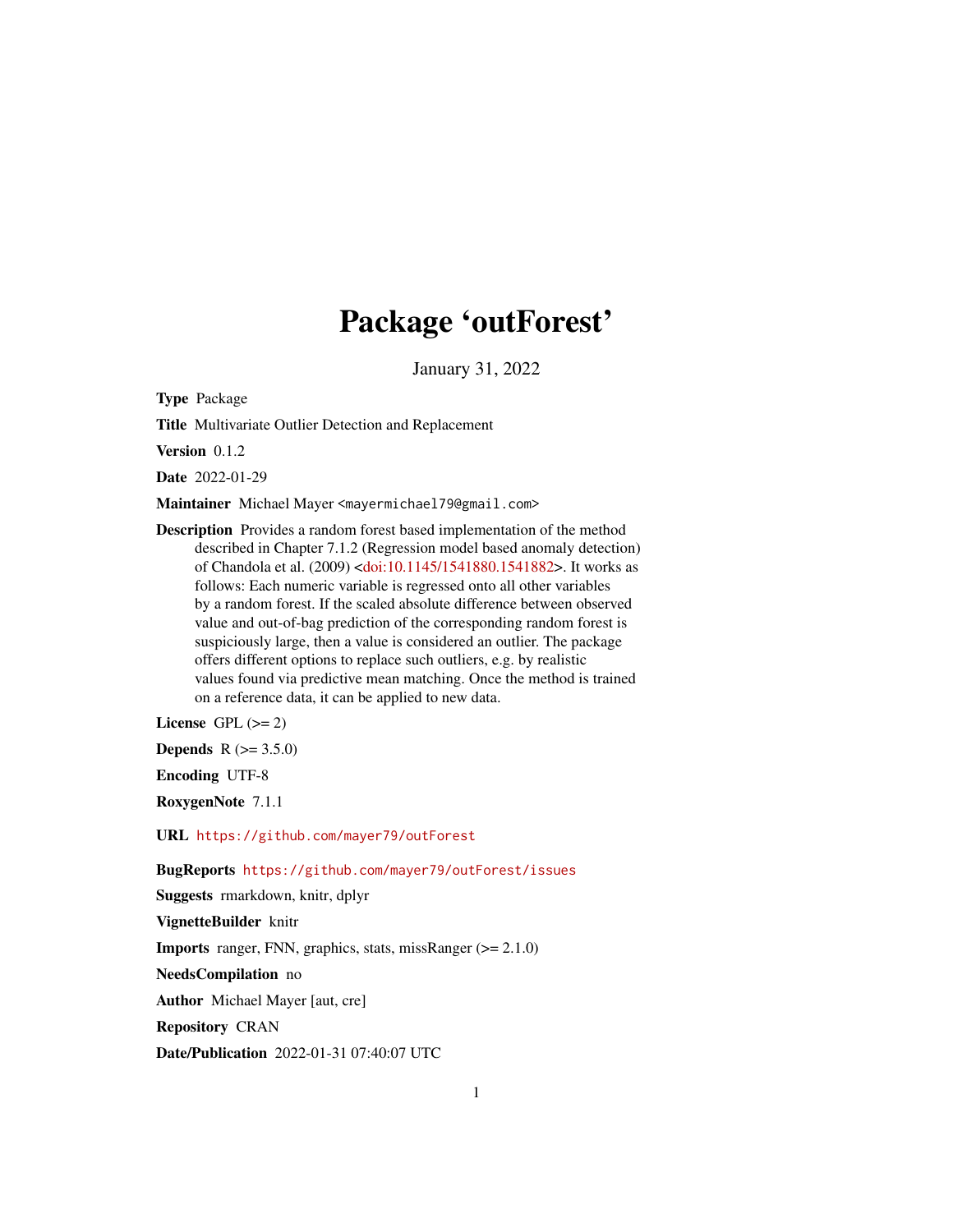## <span id="page-1-0"></span>R topics documented:

| Index |  |
|-------|--|
|       |  |

Data *Extracts Data*

#### Description

Extracts data with optionally replaced outliers from object of class 'outForest'.

#### Usage

```
Data(object, ...)
## Default S3 method:
Data(object, ...)
## S3 method for class 'outForest'
Data(object, ...)
```
#### Arguments

| object   | An object of class 'outForest'.            |
|----------|--------------------------------------------|
| $\cdots$ | Arguments passed from or to other methods. |

#### Value

A data.frame.

#### Methods (by class)

- default: Default method not implemented yet.
- outForest: Extract data from outForest object.

```
x <- outForest(iris)
head(Data(x))
```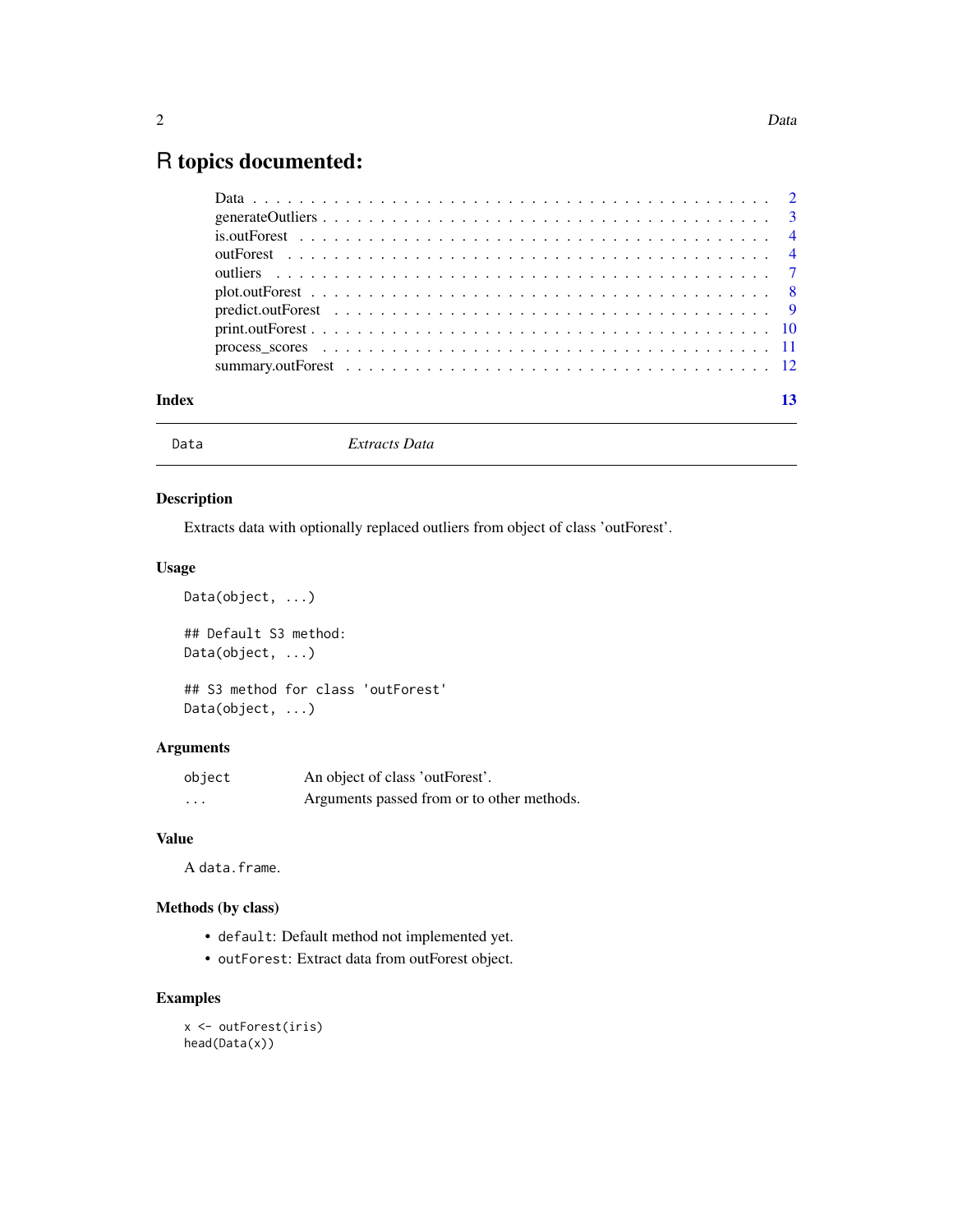<span id="page-2-0"></span>generateOutliers *Adds Outliers to a Vector, Matrix or Data Frame*

#### Description

Takes a vector, matrix or data frame and replaces some numeric values by outliers.

#### Usage

```
generateOutliers(x, p = 0.05, sd_factor = 5, seed = NULL)
```
#### Arguments

| x         | A vector, matrix or data. frame.                                                                                                                                           |
|-----------|----------------------------------------------------------------------------------------------------------------------------------------------------------------------------|
| p         | Proportion of outliers to add to x. In case x is a data, frame, p can also be a<br>vector of probabilities per column or a named vector (see examples).                    |
| sd_factor | Each outlier is generated by shifting the original value by a realization of a<br>normal random variable with sd_factor times the original sample standard de-<br>viation. |
| seed      | An integer seed.                                                                                                                                                           |

#### Value

x with outliers.

#### See Also

[outForest](#page-3-1).

```
generateOutliers(1:10, seed = 334, p = 0.3)
generateOutliers(cbind(1:10, 10:1), p = 0.2)
head(generateOutliers(iris))
head(generateOutliers(iris, p = 0.2))
head(generateOutliers(iris, p = c(0, 0, 0.5, 0.5, 0.5)))head(generateOutliers(iris, p = c(Sepal.Length = 0.2)))
```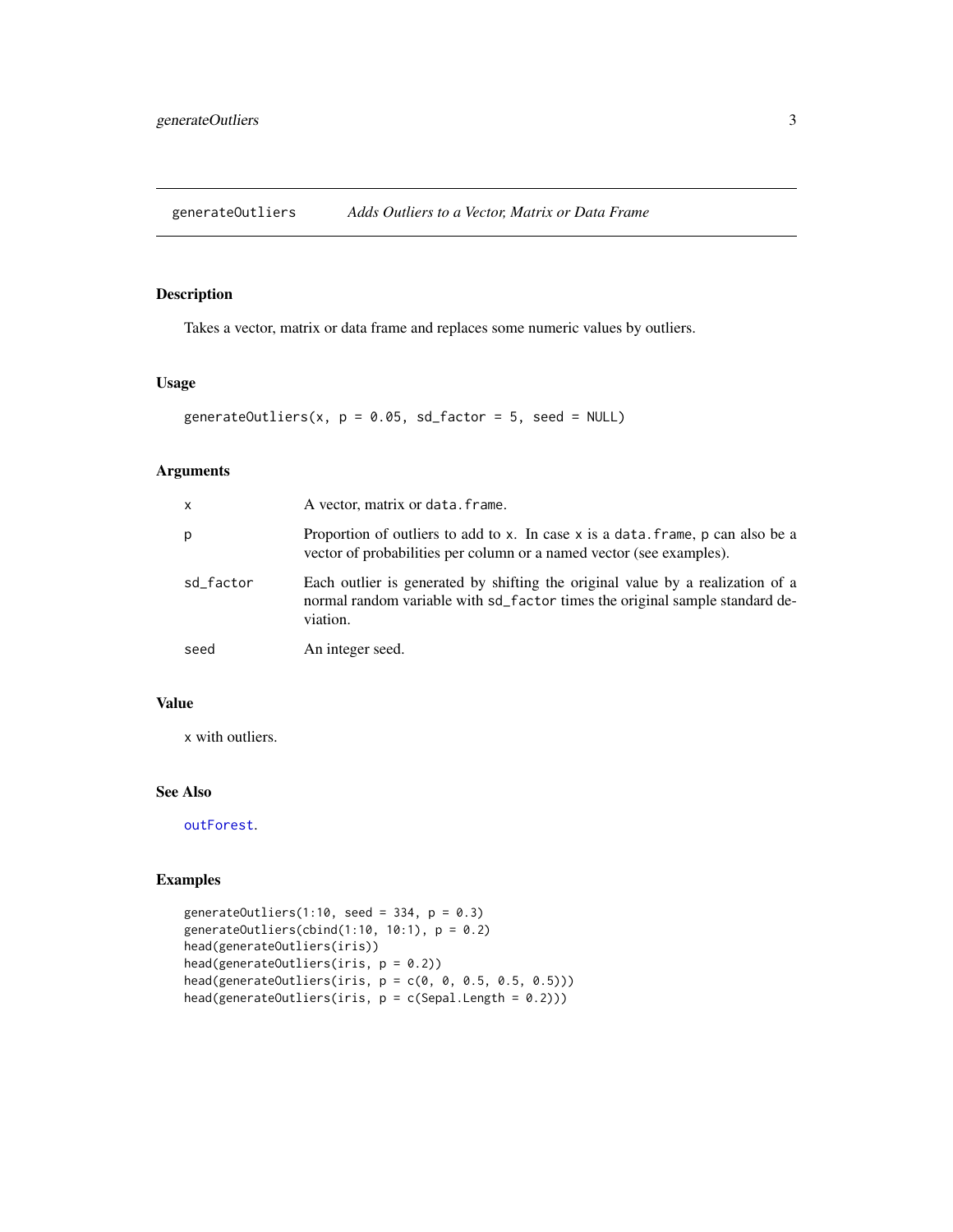<span id="page-3-0"></span>is.outForest *Type Check*

#### Description

Checks if an object inherits class 'outForest'.

#### Usage

is.outForest(x)

#### Arguments

x Any object.

#### Value

A logical vector of length one.

#### Examples

```
a <- outForest(iris)
is.outForest(a)
is.outForest("a")
```
<span id="page-3-1"></span>outForest *Multivariate Outlier Detection and Replacement by Random Forest Predictions*

#### Description

This function provides a random forest based implementation of the method described in Chapter 7.1.2 ("Regression Model Based Anomaly detection") of Chandola et al. Each numeric variable to be checked for outliers is regressed onto all other variables using a random forest. If the scaled absolute difference between observed value and out-of-bag prediction is larger than some predefined threshold (default is 3), then a value is considered an outlier, see Details below. After identification of outliers, they can be replaced e.g. by predictive mean matching from the non-outliers. Since the random forest algorithm 'ranger' does not allow for missing values, any missing value is first being imputed by chained random forests. The method can be viewed as a multivariate extension of a basic univariate outlier detection method where a value is considered an outlier if it is more than e.g. three times the standard deviation away from its mean. In the multivariate case, instead of comparing a value with the overall mean, rather the difference to the conditional mean is considered. The 'outForest' function estimates this conditional mean by a random forest. If the method is trained on a reference data with option allow\_predictions, it can be applied to new data.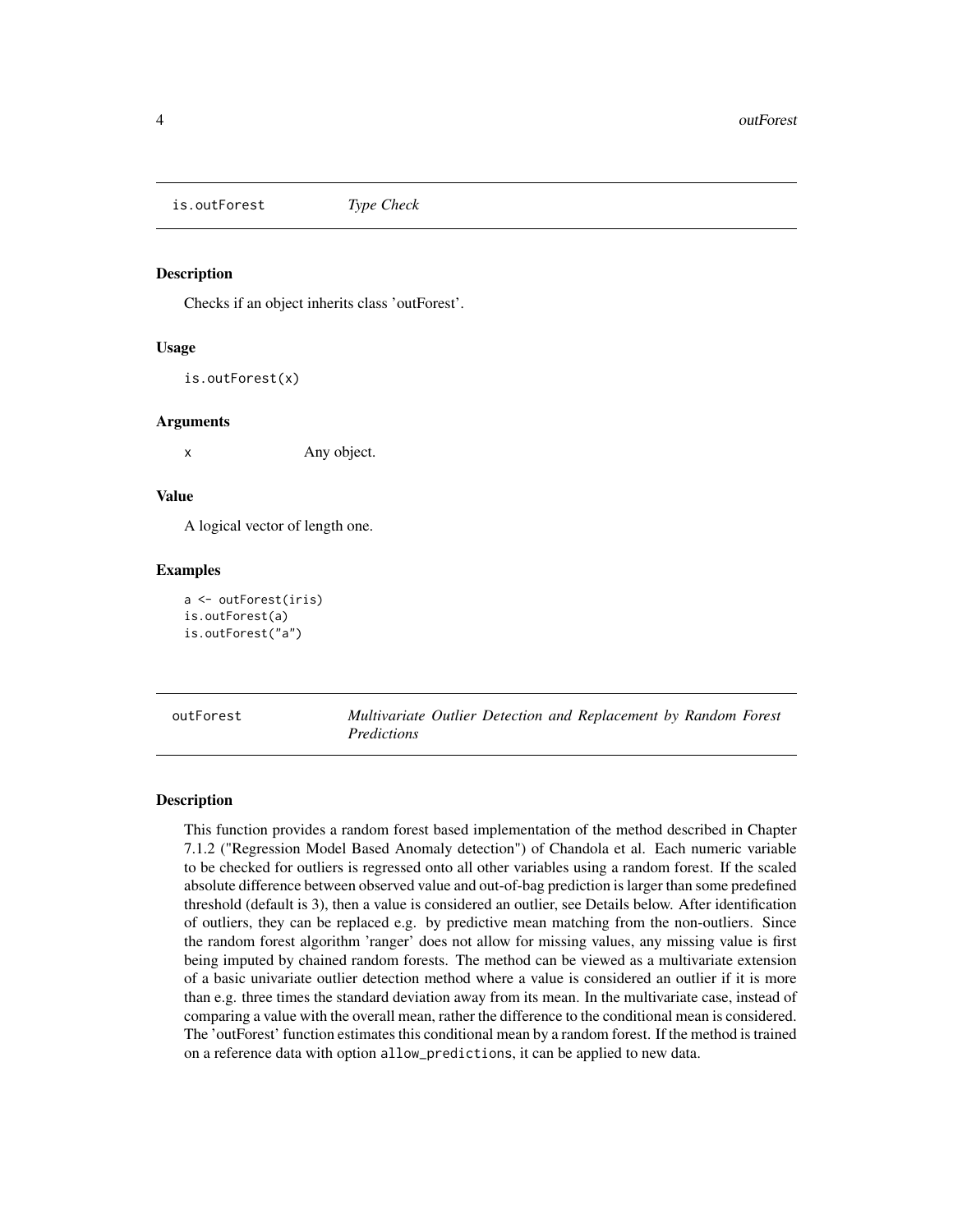#### outForest 5

### Usage

```
outForest(
  data,
  formula = . ~ ~ \sim ~ .,
  replace = c("pmm", "predictions", "NA", "no"),
  pmm.k = 3,
  threshold = 3,
  max_n_outliers = Inf,
  max_prop_outliers = 1,
  min.node.size = 40,
  allow_predictions = FALSE,
  impute_multivariate = TRUE,
  impute_multivariate_countrol = list(pmm.k = 3, num.trees = 50, maxiter = 3L),seed = NULL,
  verbose = 1,
  ...
```
#### Arguments

 $\mathcal{L}$ 

| data                        | A data, frame to be assessed for numeric outliers.                                                                                                                                                          |  |
|-----------------------------|-------------------------------------------------------------------------------------------------------------------------------------------------------------------------------------------------------------|--|
| formula                     | A two-sided formula specifying variables to be checked (left hand side) and<br>variables used to check (right hand side). Defaults to $\sim$ ., i.e. use all variables<br>to check all (numeric) variables. |  |
| replace                     | Should outliers be replaced by predicting mean matching on the OOB predic-<br>tions ("pmm", the default), by OOB predictions ("predictions"), by NA ("NA").<br>Use "no" to keep outliers as they are.       |  |
| pmm.k                       | For replace = "pmm", how many nearest prediction neighbours (without out-<br>liers) be considered to sample observed values from?                                                                           |  |
| threshold                   | Threshold above which an outlier score is considered an outlier. The default is<br>3.                                                                                                                       |  |
|                             | max_n_outliers Maximal number of outliers to identify. Will be used in combination with<br>threshold and max_prop_outliers.                                                                                 |  |
| max_prop_outliers           |                                                                                                                                                                                                             |  |
|                             | Maximal relative count of outliers. Will be used in combination with threshold<br>and max_n_outliers.                                                                                                       |  |
| min.node.size               | Minimal node size of the random forests. With 40, the value is relatively high.<br>This reduces the impact of outliers.                                                                                     |  |
| allow_predictions           |                                                                                                                                                                                                             |  |
|                             | Should the resulting outForest be used on new data? Default is FALSE as fitted<br>random forests can be huge.                                                                                               |  |
| impute_multivariate         |                                                                                                                                                                                                             |  |
|                             | If TRUE (default), missing values are imputed by missRanger:: missRanger.<br>Otherwise, by univariate sampling.                                                                                             |  |
| impute_multivariate_control |                                                                                                                                                                                                             |  |
|                             | Parameters passed to missRanger:: missRanger if data contains missing val-<br>ues.                                                                                                                          |  |
|                             |                                                                                                                                                                                                             |  |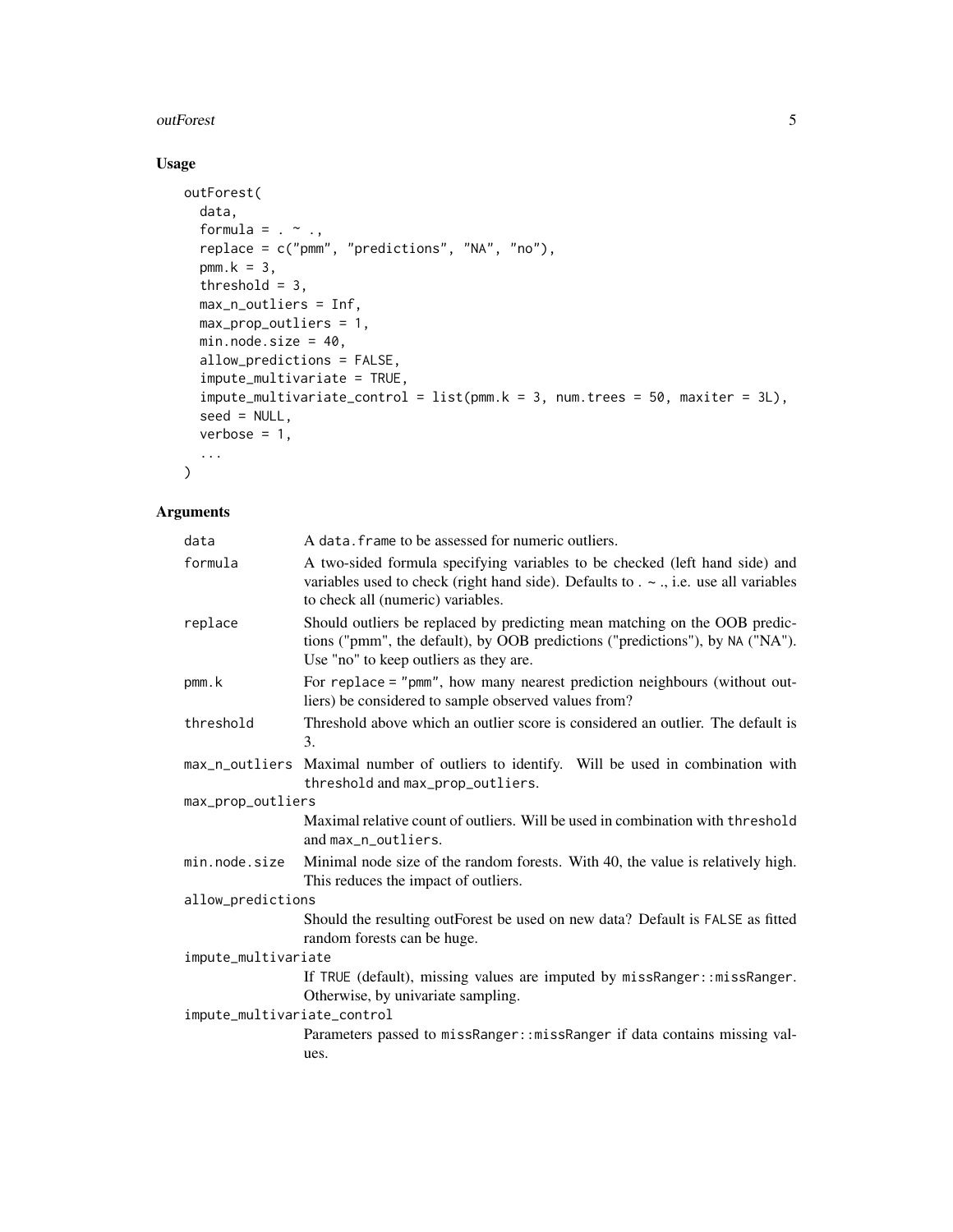<span id="page-5-0"></span>

| seed    | Integer random seed.                                                                                                         |
|---------|------------------------------------------------------------------------------------------------------------------------------|
| verbose | Controls how much outliers is printed to screen. 0 to print nothing, 1 prints<br>information.                                |
| .       | Arguments passed to ranger. If the data set is large, use less trees (e.g. num. trees<br>$=$ 20) and/or a low value of mtry. |

#### Details

The outlier score of the i-th value  $x_{ij}$  of the j-th variable is defined as  $s_{ij} = (x_{ij} - pred_{ij}) /$ rmse\_j, where pred\_ij is the corresponding out-of-bag prediction of the j-th random forest and rmse<sub>ri</sub> its RMSE. If  $|s_i| > L$  with threshold L, then x<sub>i</sub> is considered an outlier. For large data sets, just by chance, many values can surpass the default threshold of 3. To reduce the number of outliers, the threshold can be increased. Alternatively, the number of outliers can be limited by the two arguments max\_n\_outliers and max\_prop\_outliers. E.g. if at most ten outliers are to be identified, set max\_n\_outliers = 10.

#### Value

An object of type 'outForest' and a list with the following elements.

- Data: Original data set in unchanged row order but optionally with outliers replaced. Can be extracted with the Data function.
- outliers: Compact representation of outliers, for details see the outliers function used to extract them.
- n\_outliers: Number of outliers per v.
- is\_outlier: Logical matrix with outlier status. NULL if allow\_predictions = FALSE.
- predData: data.frame with OOB predictions. NULL if allow\_predictions = FALSE.
- allow\_predictions: Same as allow\_predictions.
- v: Variables checked.
- threshold: The threshold used.
- rmse: Named vector of RMSE of the random forests. Used for scaling the difference between observed values and predicted.
- forests: Named list of fitted random forests. NULL if allow\_predictions = FALSE.
- used\_to\_check: Variables used for checking v.
- mu: Named vector of sample means of the original v (incl. outliers).

#### References

- 1. Chandola V., Banerjee A., and Kumar V. (2009). Anomaly detection: A survey. ACM Comput. Surv. 41, 3, Article 15 <dx.doi.org/10.1145/1541880.1541882>.
- 2. Wright, M. N. & Ziegler, A. (2016). ranger: A Fast Implementation of Random Forests for High Dimensional Data in C++ and R. Journal of Statistical Software, in press. <arxiv.org/abs/1508.04409>.

#### See Also

[outliers](#page-6-1), [Data](#page-1-1), [plot.outForest](#page-7-1), [summary.outForest](#page-11-1), [predict.outForest](#page-8-1).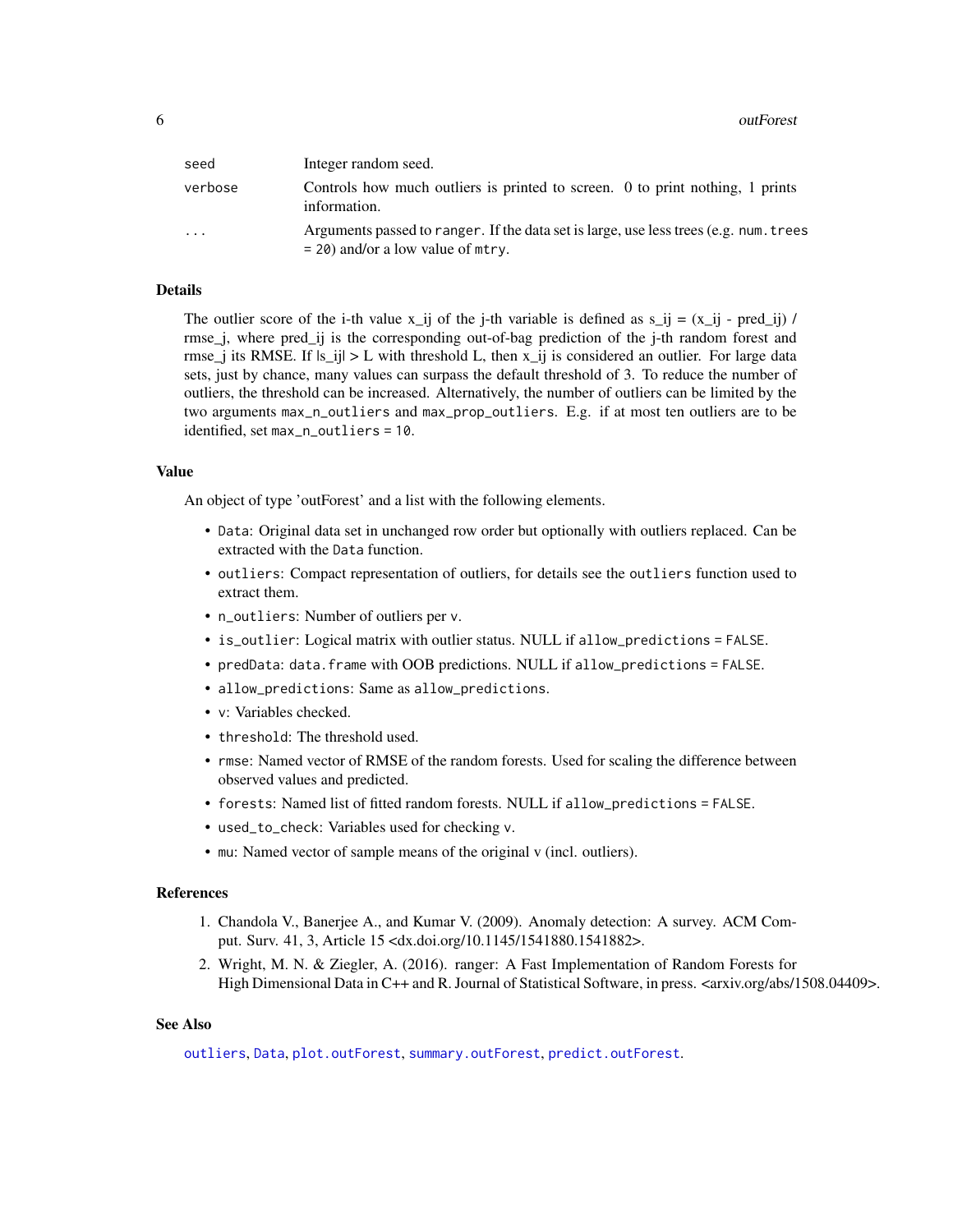#### <span id="page-6-0"></span>outliers **7**

#### Examples

```
head(irisWithOut <- generateOutliers(iris, seed = 345))
(out <- outForest(irisWithOut))
outliers(out)
head(Data(out))
plot(out)
plot(out, what = "scores")
```
<span id="page-6-1"></span>

outliers *Extracts Outliers*

#### Description

Extracts outliers from object of class 'outForest'. The outliers are sorted by their absolute score in descending fashion.

#### Usage

```
outliers(object, ...)
## Default S3 method:
outliers(object, ...)
## S3 method for class 'outForest'
outliers(object, ...)
```
#### Arguments

| object   | An object of class 'outForest'.            |
|----------|--------------------------------------------|
| $\cdots$ | Arguments passed from or to other methods. |

#### Value

A data.frame with one row per outlier. The columns are as follows:

- row, col: Row and column in original data with outlier.
- observed: Observed value.
- predicted: Predicted value.
- rmse: Scaling factor used to normalize the difference between observed and predicted.
- score: Outlier score defined as (observed-predicted)/rmse.
- threshold: Threshold above which an outlier score counts as outlier.
- replacement: Value used to replace observed value.

#### Methods (by class)

- default: Default method not implemented yet.
- outForest: Extract outliers from outForest object.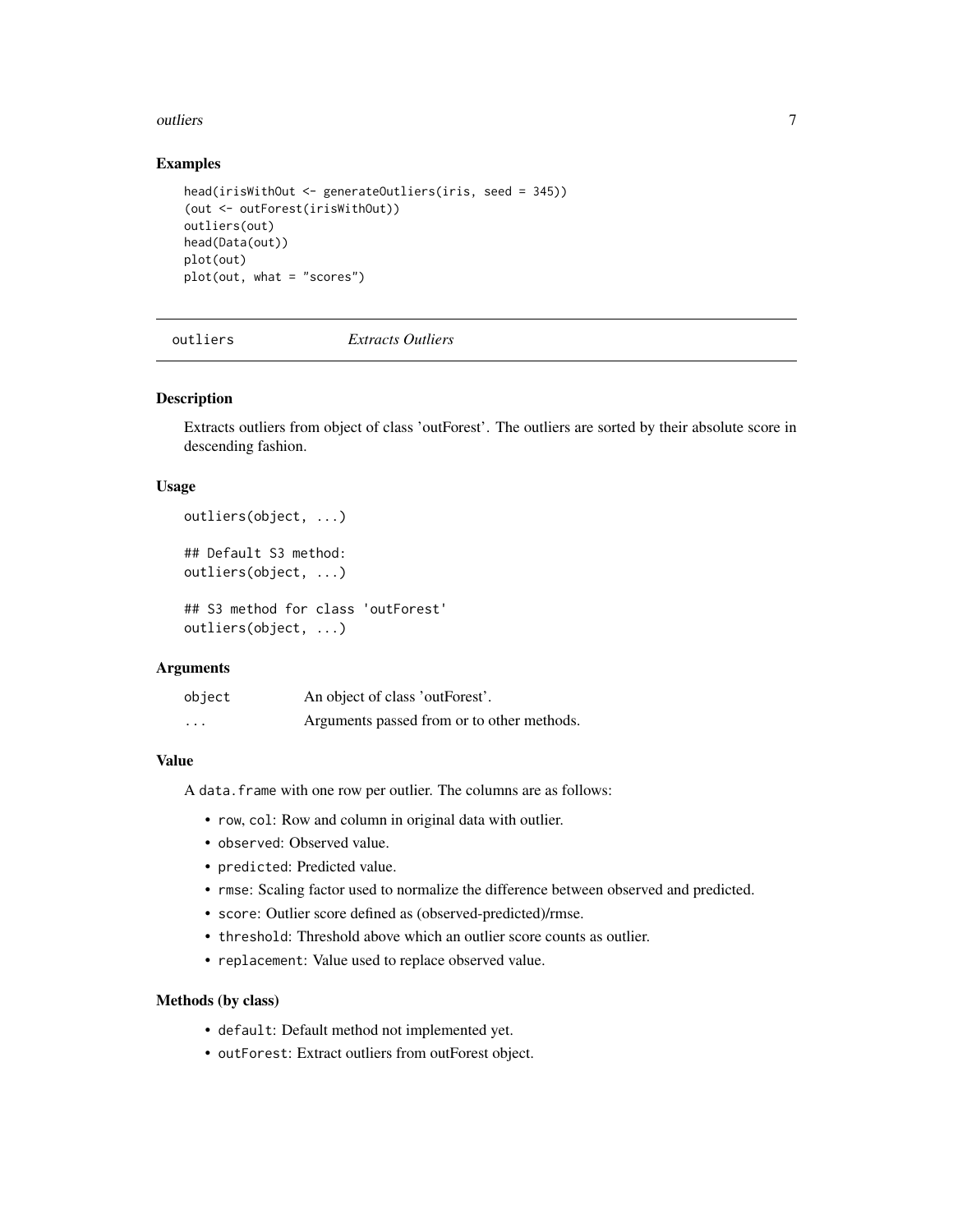#### Examples

```
x <- outForest(iris)
outliers(x)
```
<span id="page-7-1"></span>plot.outForest *Plot for outForest*

#### Description

This function can plot aspects of an 'outForest' object. For what = "counts", the number of outliers per variable is visualized as a barplot. For what = "scores", outlier scores (i.e. the scaled difference between predicted and observed value) are shown as scatter plot per variable.

#### Usage

```
## S3 method for class 'outForest'
plot(x, what = c("counts", "scores"), ...)
```
#### Arguments

|          | An object of class out Forest.                                         |
|----------|------------------------------------------------------------------------|
| what     | What should be plotted? One of "counts" (the default) or "scores".     |
| $\cdots$ | Further arguments passed to graphics::barplot or graphics::stripchart. |

#### Value

An object of class ggplot2.

```
irisWithOutliers <- generateOutliers(iris, seed = 345)
x <- outForest(irisWithOutliers, verbose = 0)
plot(x)
plot(x, what = "scores")
```
<span id="page-7-0"></span>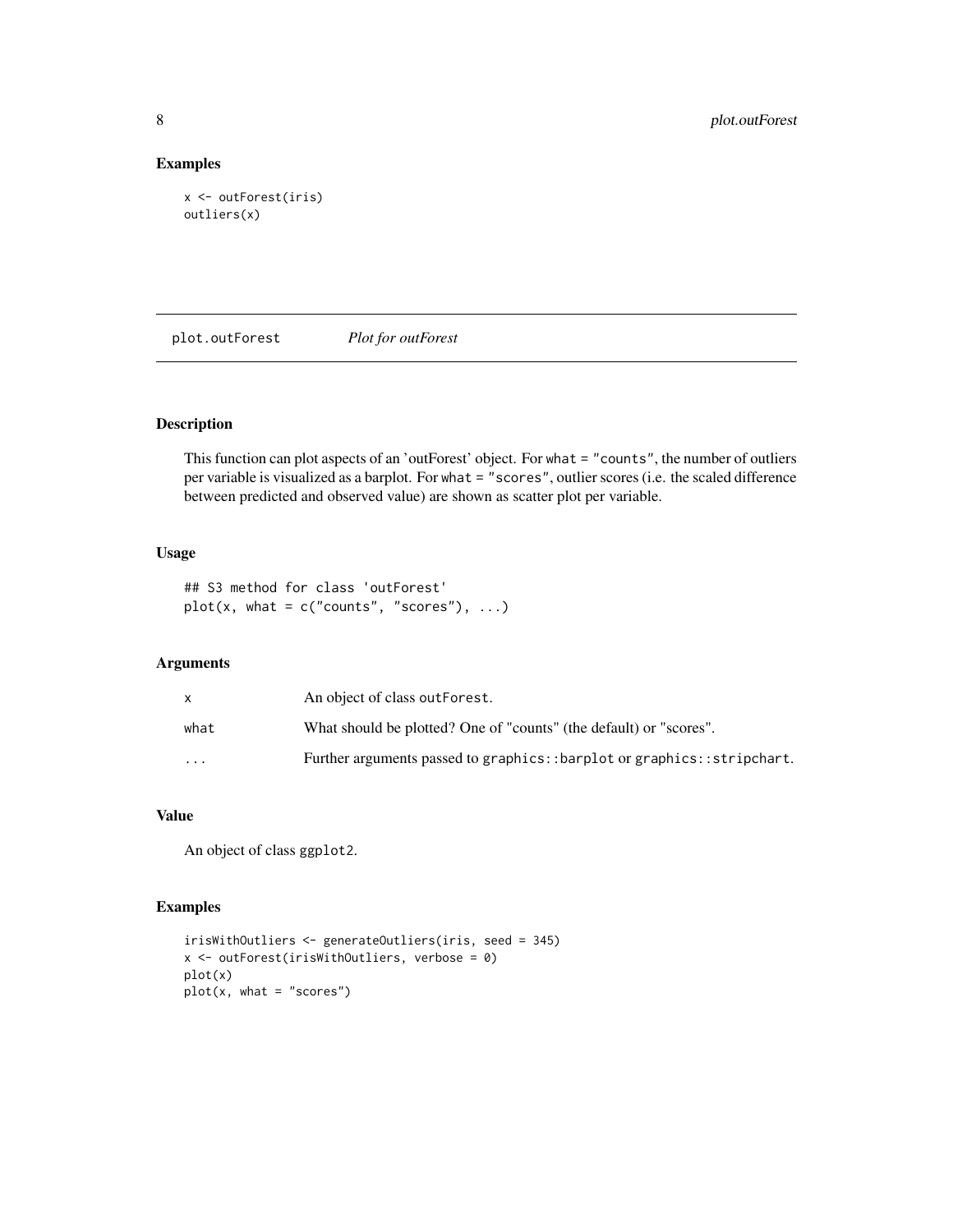#### <span id="page-8-1"></span><span id="page-8-0"></span>Description

Identify outliers in new data set based on previously fitted 'outForest' object. The result of predict is again an object of type 'outForest'. All its methods can be applied to it.

#### Usage

```
## S3 method for class 'outForest'
predict(
 object,
 newdata,
  replace = c("pmm", "predictions", "NA", "no"),
 pmm.k = 3,
  threshold = object$threshold,
 max_n_outliers = Inf,
 max_prop_outliers = 1,
 seed = NULL,
  ...
)
```
#### Arguments

| An object of class "outForest".                                                                                                                                                                                               |  |  |
|-------------------------------------------------------------------------------------------------------------------------------------------------------------------------------------------------------------------------------|--|--|
| A new data, frame to be assessed for numeric outliers.                                                                                                                                                                        |  |  |
| Should outliers be replaced by predicting mean matching (from the original non-<br>outliers) on the predictions ("pmm", the default), by predictions ("predictions"),<br>by NA ("NA"). Use "no" to keep outliers as they are. |  |  |
| For replace = "pmm", how many nearest prediction neighbours (from the origi-<br>nal non-outliers) be considered to sample observed values from?                                                                               |  |  |
| Threshold above which an outlier score is considered an outlier.                                                                                                                                                              |  |  |
| max_n_outliers Maximal number of outliers to identify. Will be used in combination with<br>threshold and max_prop_outliers.                                                                                                   |  |  |
| max_prop_outliers                                                                                                                                                                                                             |  |  |
| Maximal relative count of outliers. Will be used in combination with threshold<br>and max_n_outliers.                                                                                                                         |  |  |
| Integer random seed.                                                                                                                                                                                                          |  |  |
| Further arguments passed from other methods.                                                                                                                                                                                  |  |  |
|                                                                                                                                                                                                                               |  |  |

#### Value

An object of type outForest.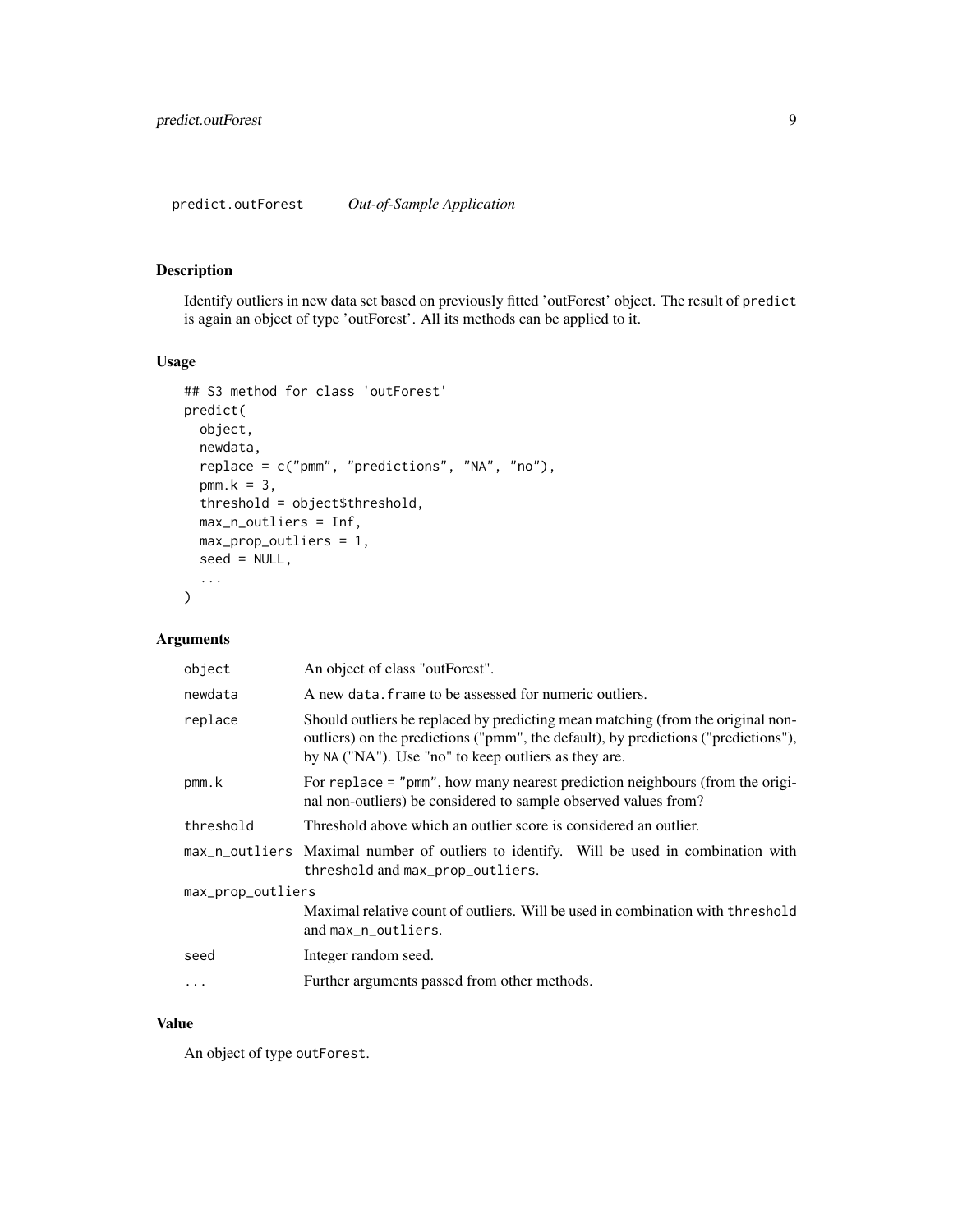### See Also

[outForest](#page-3-1), [outliers](#page-6-1), [Data](#page-1-1).

#### Examples

```
(out <- outForest(iris, allow_predictions = TRUE))
iris1 \leftarrow iris[1, 1]iris1$Sepal.Length <- -1
pred <- predict(out, newdata = iris1)
outliers(pred)
Data(pred)
plot(pred)
plot(pred, what = "scores")
```
print.outForest *Prints outForest*

#### Description

Print method for an object of class outForest.

#### Usage

```
## S3 method for class 'outForest'
print(x, \ldots)
```
#### Arguments

|                         | A on object of class out Forest.             |
|-------------------------|----------------------------------------------|
| $\cdot$ $\cdot$ $\cdot$ | Further arguments passed from other methods. |

#### Value

Invisibly, the input is returned.

```
x <- outForest(iris)
x
```
<span id="page-9-0"></span>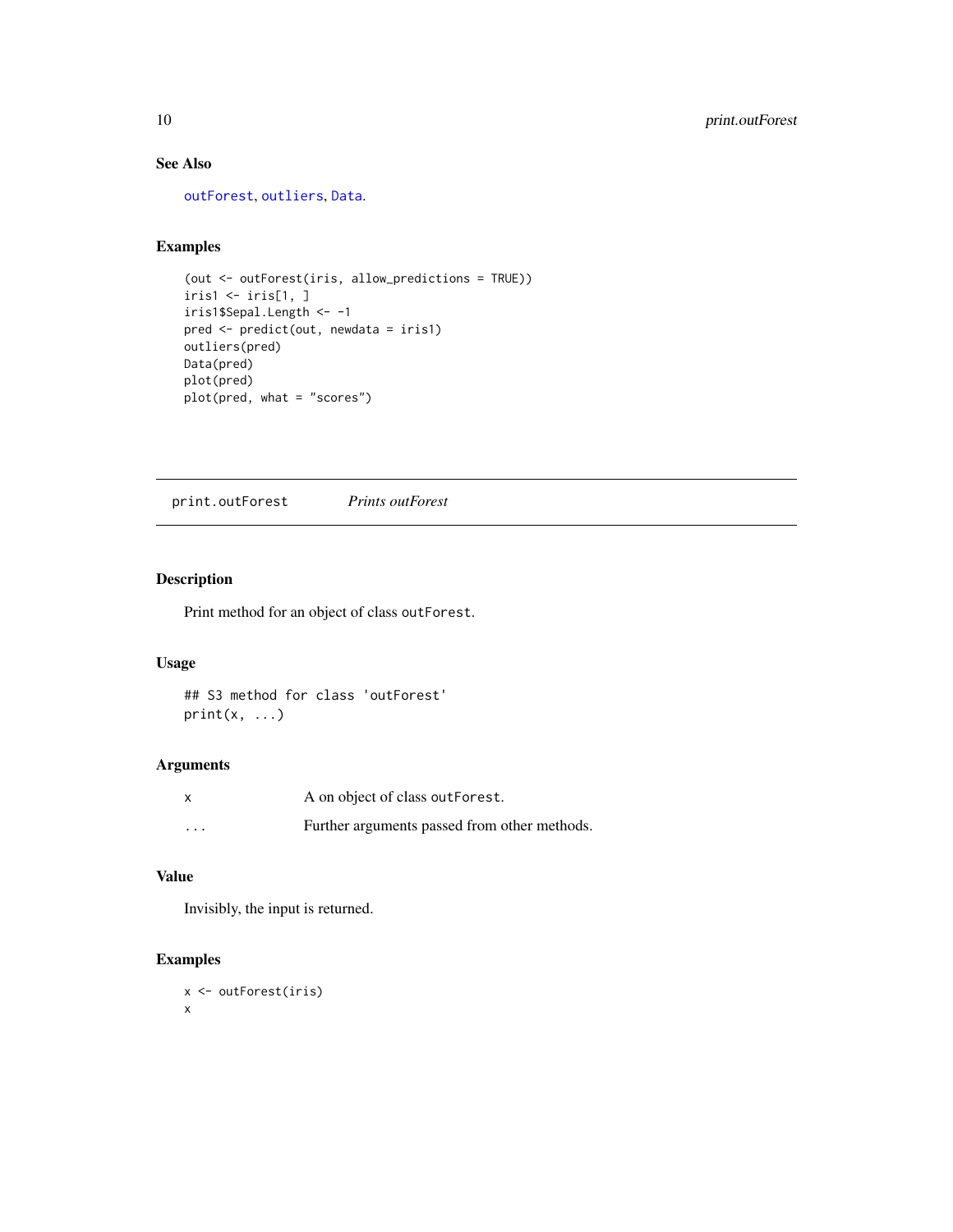<span id="page-10-0"></span>process\_scores *Process Scores*

#### Description

Internal function used to process scores and replace outliers.

### Usage

```
process_scores(
  data,
  scores,
  predData,
  v,
  rmse,
  replace,
  pmm.k,
  threshold,
  max_n_outliers,
  max_prop_outliers,
  allow_predictions,
  obj = NULL)
```
#### Arguments

| data                           | Data set.                   |  |
|--------------------------------|-----------------------------|--|
| scores                         | Matrix with outlier scores. |  |
| predData                       | Prediction data frame.      |  |
| ν                              | Variables checked.          |  |
| rmse                           | rmse.                       |  |
| replace                        | replace.                    |  |
| pmm.k                          | pmm.k.                      |  |
| threshold                      | threshold.                  |  |
| max_n_outliers max_n_outliers. |                             |  |
| max_prop_outliers              |                             |  |
|                                | max_prop_outliers.          |  |
| allow_predictions              |                             |  |
|                                | allow predictions.          |  |
| obi                            | outForest object.           |  |
|                                |                             |  |

#### Value

A list.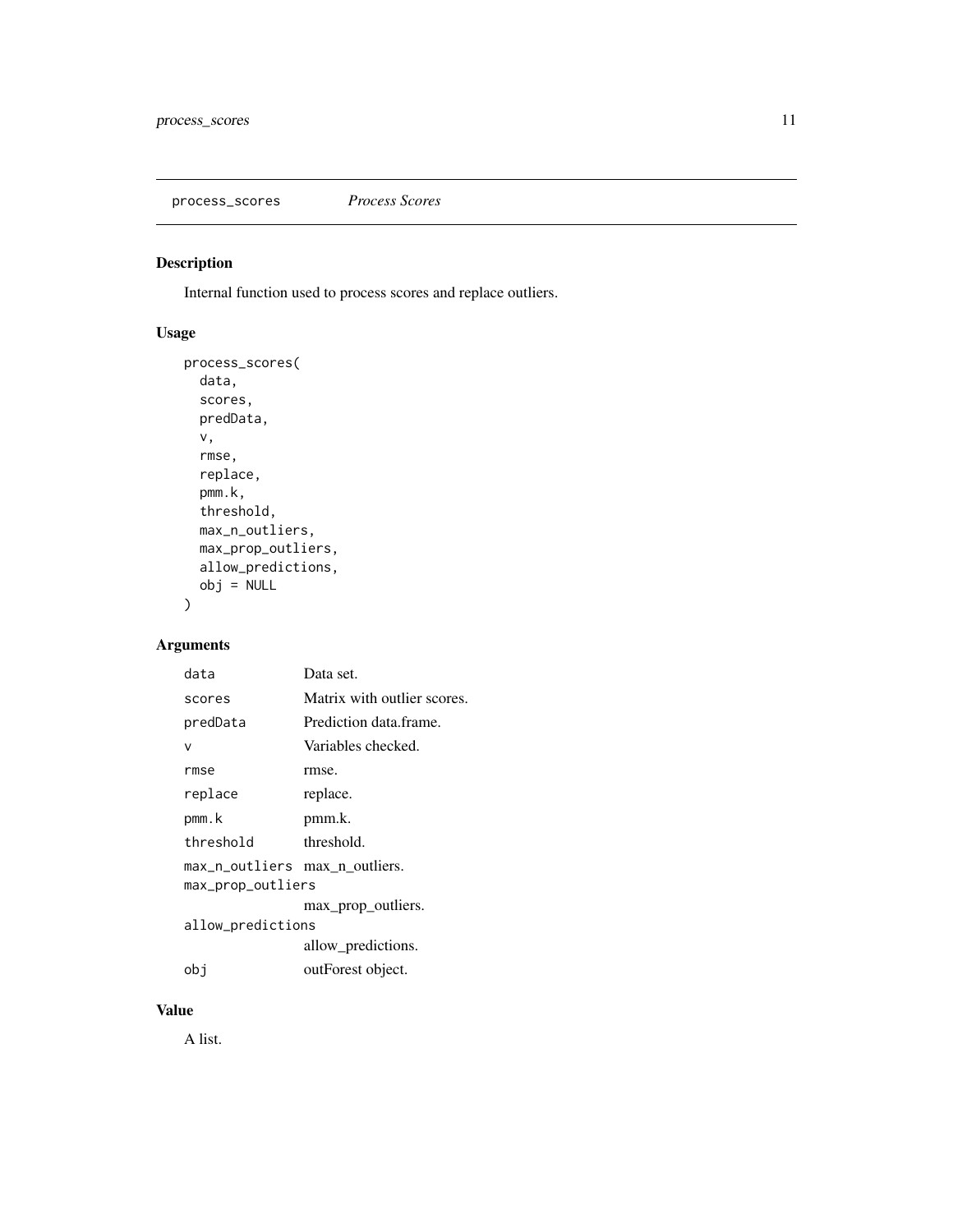#### <span id="page-11-1"></span><span id="page-11-0"></span>Description

Summary method for an object of class outForest. Besides the number of outliers per variables, it shows the worst outliers.

#### Usage

## S3 method for class 'outForest' summary(object, ...)

#### Arguments

| object   | A on object of class outForest.              |
|----------|----------------------------------------------|
| $\cdots$ | Further arguments passed from other methods. |

#### Value

A list of summary statistics.

```
out <- outForest(iris, seed = 34, verbose = 0)
summary(out)
```